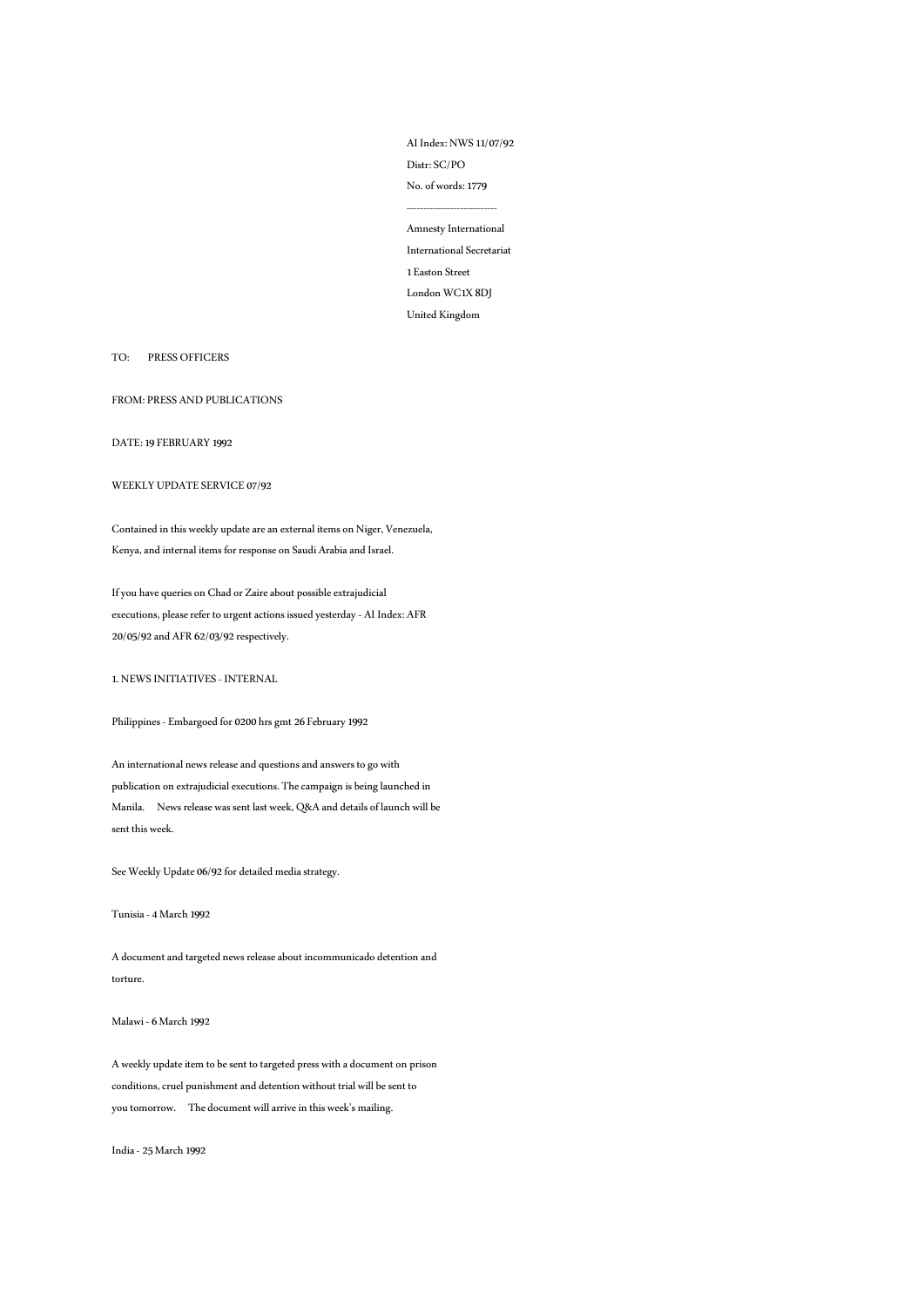An international news release to go with publication for the campaign

against rape, torture and deaths in custody. A major international launch is planned for London.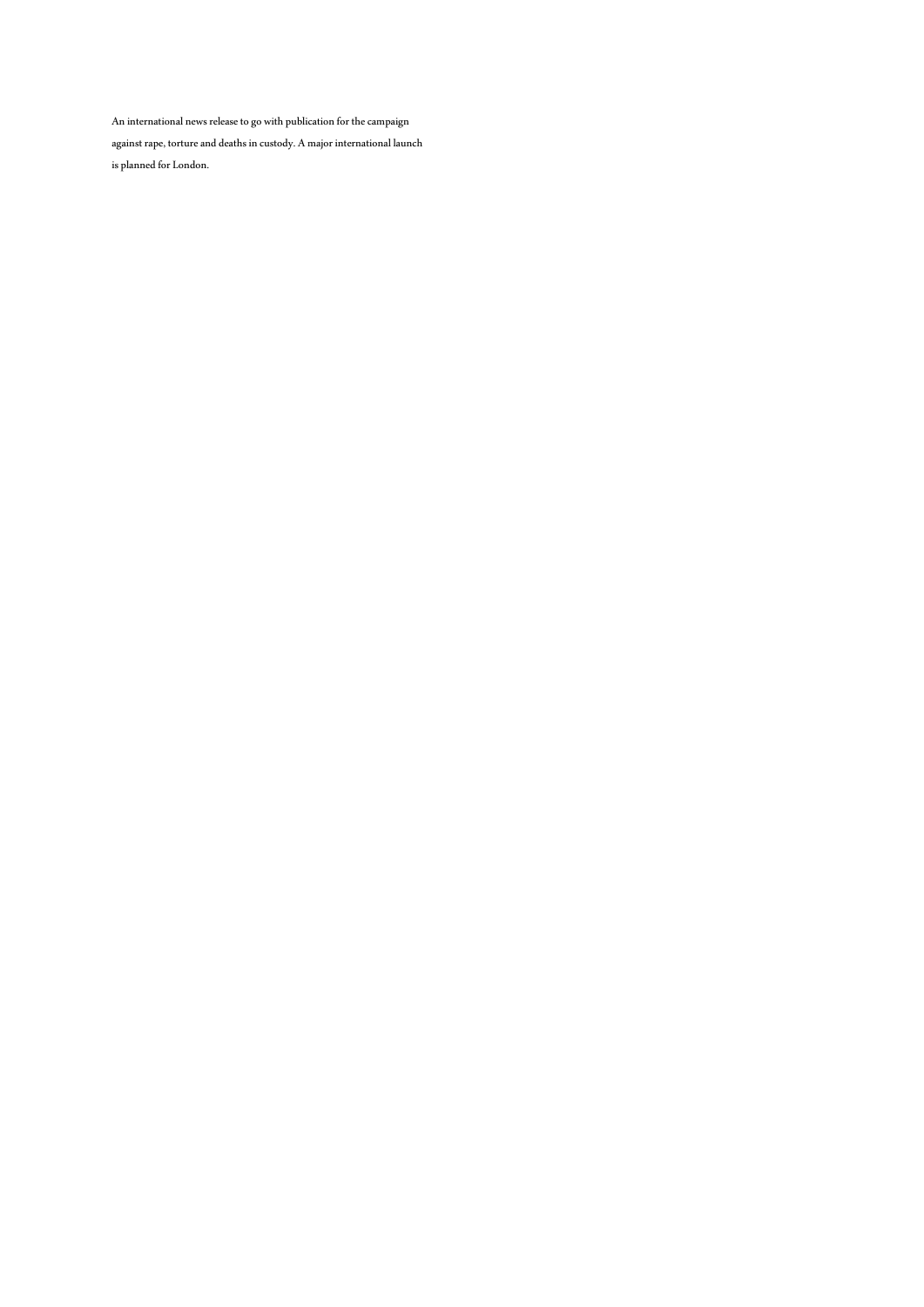## Togo - tentatively 8 April 1992

A document and targeted news release about impunity are tentatively scheduled for 8 April 1992, to coincide with the anniversary of a massacre on 10 April 1991.

POSSIBLE NEWS INITIATIVES, STILL TO BE CONFIRMED

## South Africa

The research team is planning a document, but as yet cannot give a definite date. It will have an international news release - we will keep you informed of a date, which currently seems likely to be mid-April.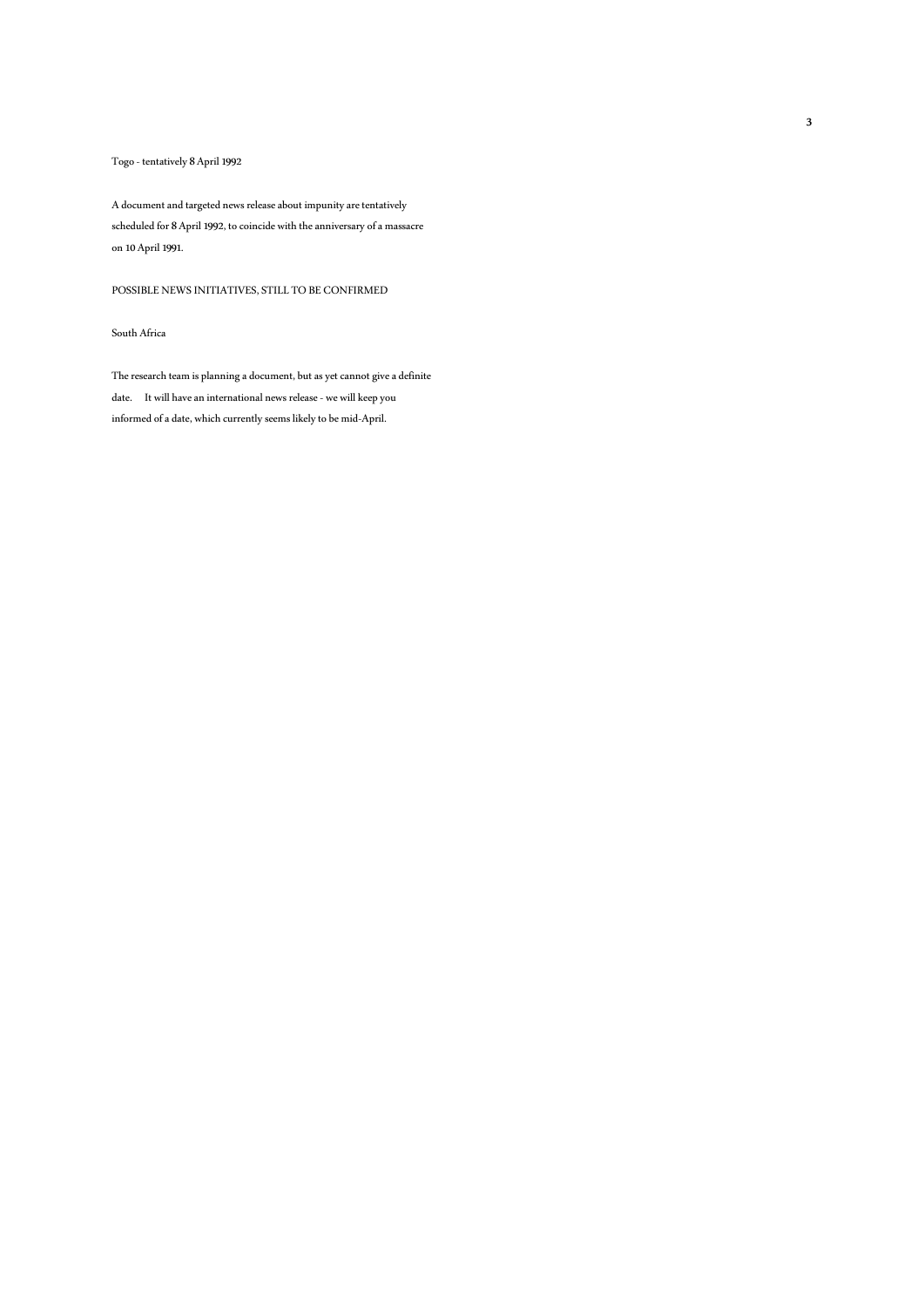#### 2. AFR 43/WU 01/92 EXTERNAL

19 February 1992

### NIGER: AMNESTY INTERNATIONAL FACT-FINDING VISIT

Two Amnesty International representatives will be visiting the Republic of Niger from 23 February to 2 March 1992. They will be collecting information about the working methods of the Commission responsible for investigating political crimes and human rights abuses, the Commission des crimes et abus politiques. This commission was set up by a National Conference on 14 August 1991 and is scheduled to continue its work until January 1993 while a transitional government remains in power. The commission is carrying out investigations into past human rights violations such as the killings of student demonstrators in February 1990 and the arrest, torture and killings of hundreds of Tuareg between March and May 1990.

 The two representatives will also collect information about other human rights developments in the country.

 According to AI procedures, its representatives are not authorized to make public statements about their visit. They will, upon completion of the mission, submit a report to Amnesty International's International Executive Committee.

 An Amnesty International representative last visited Niger in April 1991 to observe the trial of members of the Tuareg community.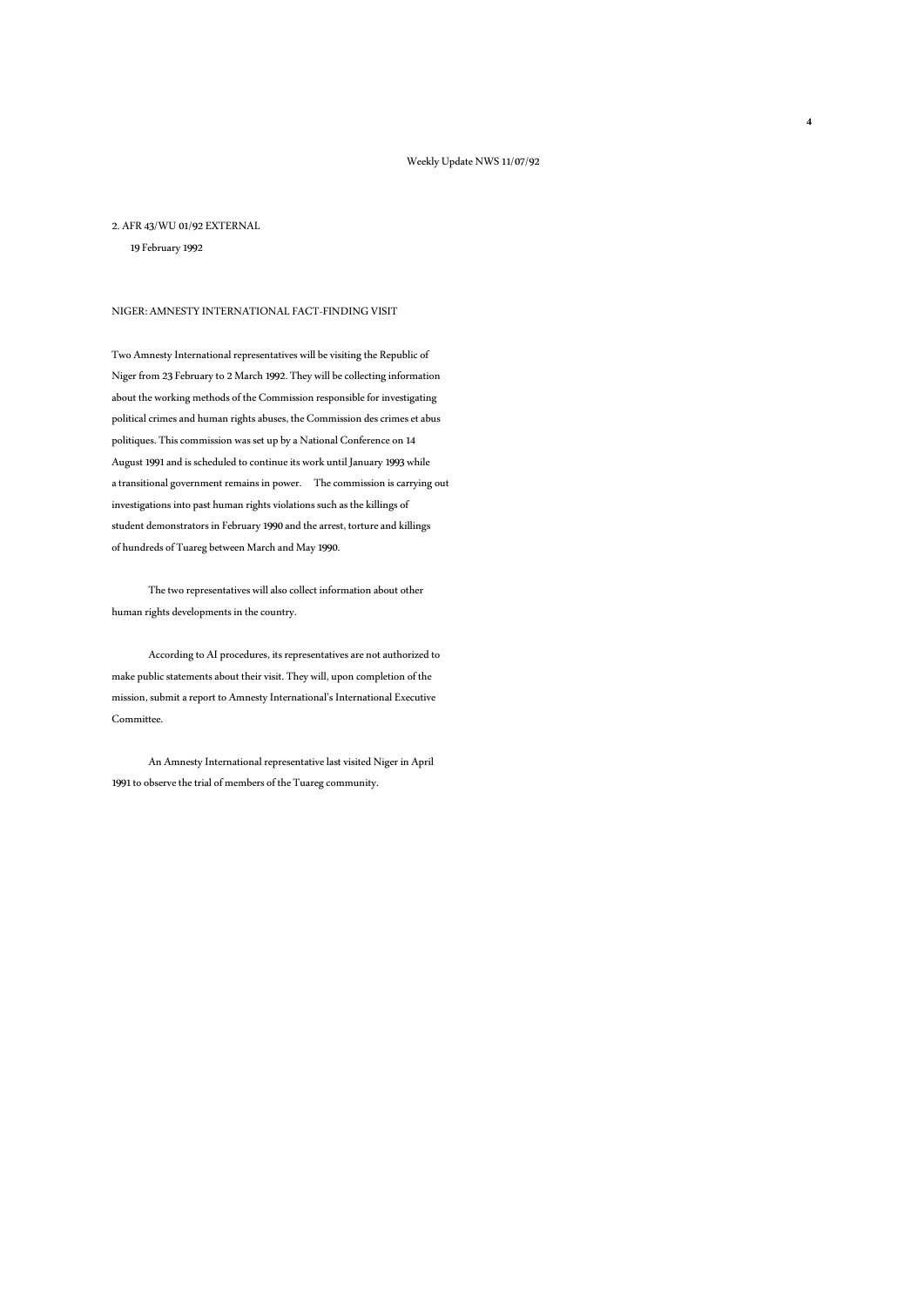#### 3. AMR 53/WU 01/92 EXTERNAL

19February 1992

VENEZUELA: AI URGES GOVERNMENT NOT TO VIOLATE HUMAN RIGHTS FOLLOWING COUP ATTEMPT

Amnesty International has written to the government of Venezuela urging it to ensure that measures introduced after an attempted coup do not lead to human rights violations.

 Following the attempted coup on 4 February 1992, the right to freedom of expression, freedom of association and the freedom not to be detained by an administrative decision have been suspended in Venezuela. All three rights are contained in the Venezuelan Constitution.

 Amnesty International also requested that whenever evidence exists that a death or assault was caused by illegal actions of the security forces, these should be investigated impartially and anyone found responsible for human rights violations should be brought to justice. Moreover, it asked that all detainees should be given prompt access to relatives, legal counsel and doctors.

 In a telex sent to President Carlos Andrés Pérez, the organization said it was fully aware of the difficult situation Venezuela is going through. However, the organization stressed that the suspension of the above-mentioned rights must never be used for the detention of prisoners of conscience or in such a way that may facilitate torture or ill-treatment.

 The attempted coup happened in the early hours of 4 February 1992, led by a rebellious faction of the armed forces. Although the insurrection was controlled within two days, in an effort to control dissent the government of Carlos Andrés Pérez suspended a number of individual guarantees. Since the attempted coup, there have been reports of detentions of people suspected of having supported the coup and reports of illtreatment, which Amnesty International is investigating.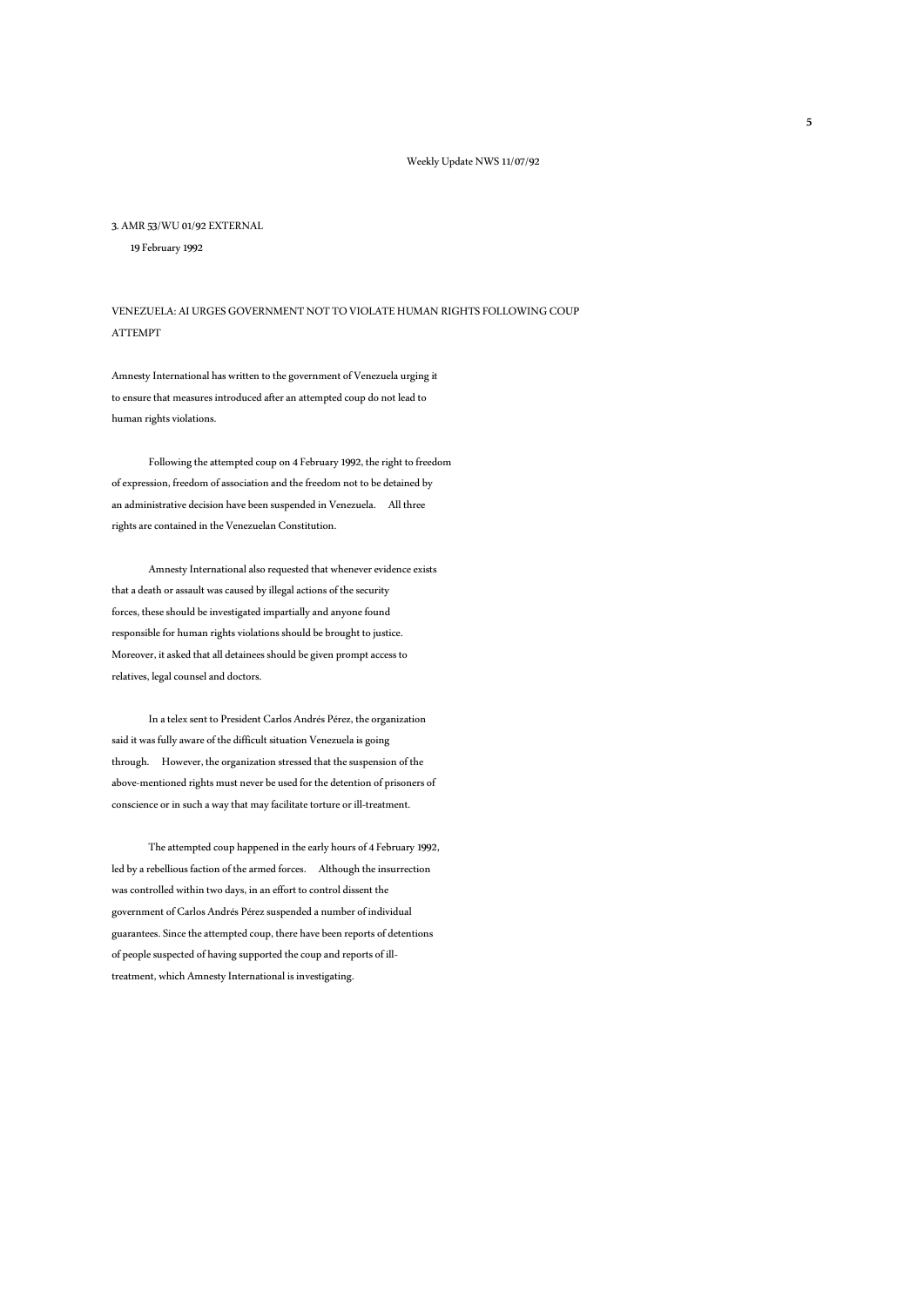#### 4. AFR 32/WU 01/92 EXTERNAL

19 February 1992

### KENYA: 4 PRISONERS OF CONSCIENCE RELEASED PENDING THEIR COURT APPEAL

Amnesty International welcomes the release, pending their appeal to the High Court, of four prisoners of conscience. The four prisoners -- George Anyona, former member of parliament; Edward Oyugi, former professor of educational psychology; Ngotho Kariuki, former university dean; and Augustine Kathangu, a dissident official of the ruling party -- were released on 14 February. They each had to pay deposits totalling Kenya shillings 1200,000 (£24,000), pending their appeal, which is expected to be heard in June or July 1992.

 All four are currently suffering ill-health due to torture, poor diet and unsanitary prison conditions. During their imprisonment they had been refused adequate medical treatment. At the time of his release George Anyona was still awaiting transfer to Kenyatta National Hospital from Kamiti Prison's Sick Bay, despite being referred for treatment there over a month earlier.

 The four had been sentenced to seven years each on 10 July 1991 for supposedly holding a seditious meeting in a Nairobi bar. They had been tortured and held for six months in custody before their six-month-long trial began. The trial judge summarily dismissed their torture complaints, and although there was no evidence that they had used or planned violence against the government, found them guilty of sedition. A major piece of evidence at their trial, which purported to be a shadow cabinet list which included George Anyona, has been discredited. On 18 January, the list was revealed as a fake by a former member of parliament, John Keen, who had resigned to join a new opposition party. John Keen had originally announced the existence of the list in July 1990 when assistant minister in the Office of the President.

Amnesty International had repeatedly called for the unconditional release of these four prisoners of conscience. The organization continues to urge that their allegations of torture be investigated and that those responsible are brought to justice. While in prison the four had received over 3,800 cards from AI members and supporters.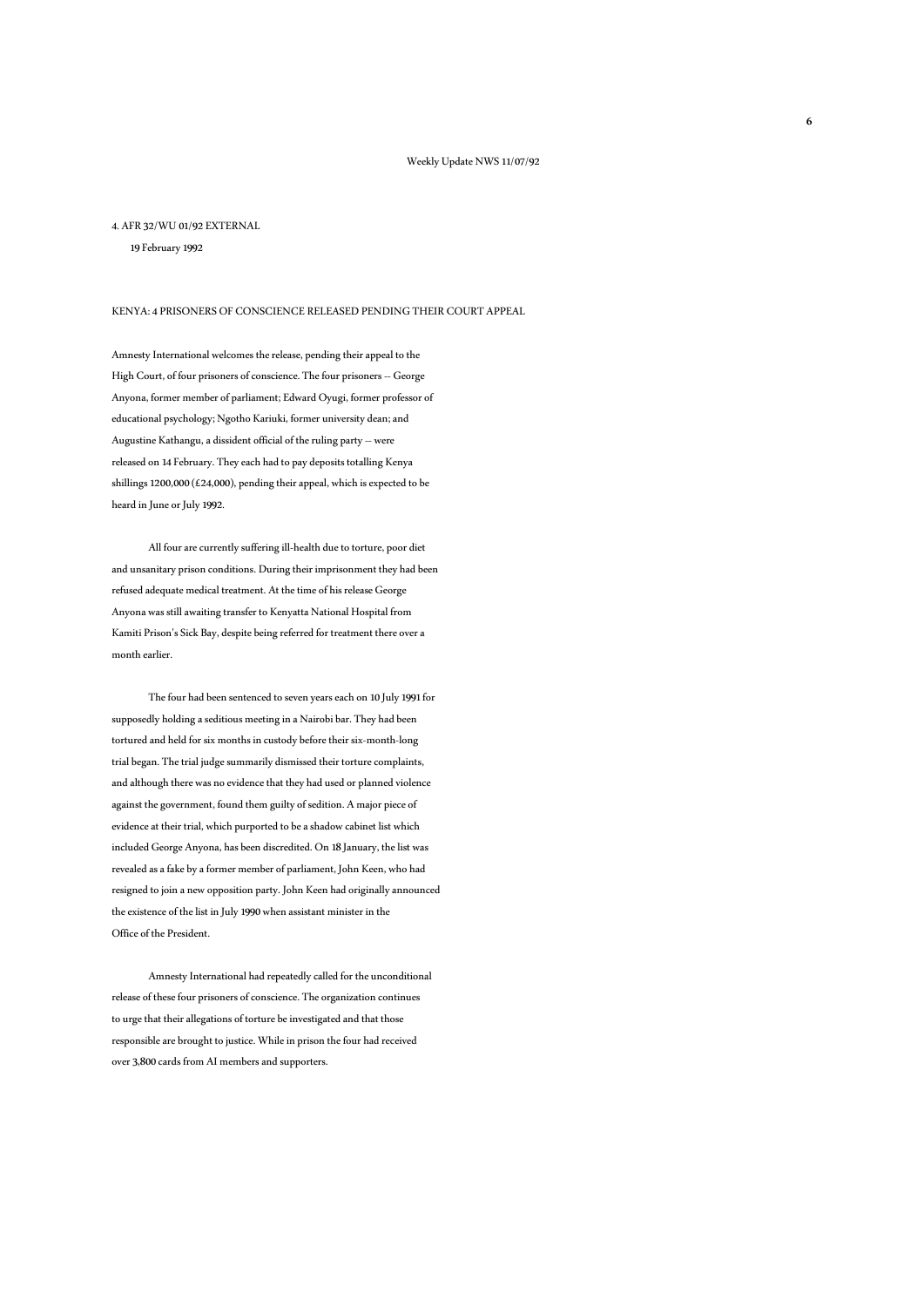#### 5. MDE 15/WU 04/92 INTERNAL FOR RESPONSE

19 February 1992

ISRAEL/LEBANON: KILLINGS OF ISRAELI SOLDIERS, PALESTINIANS IN REFUGEE CAMPS, HIZBULLAH LEADER 'ABBAS MUSAWI AND OTHERS WITH HIM.

## SUMMARY OF KILLINGS

On the night of 14 February three Israeli soldiers were killed in their base in north Israel, near the border with the West Bank. The three were hacked to death. A fourth soldier was wounded. Their attackers escaped with the soldiers' weapons. In Tunis, a spokesperson for the Palestine Liberation Organization (PLO) was quoted as saying that the attack on the soldiers was carried out by Palestinian civilians, not guerrillas, "using their legitimate right to resist the Israeli army of occupation".

 The Israeli authorities said that al-Fatah, the main faction within the PLO, was responsible for the killings of the soldiers. In the early hours of 16 February, Israeli aircraft launched attacks apparently against Palestinian guerilla bases in the refugee camps of 'Ain al-Helweh and Rashidiyyah in south Lebanon. At least four civilians were reportedly killed, including two children, and several other people were injured, including four described by press reports as "PLO guards". Israeli authorities said their attacks were aimed at bases of al-Fatah.

In the afternoon of 16 February, 'Abbas Musawi, Secretary General of the Lebanese group Hizbullah (Party of God), was attacked and killed by Israeli forces in south Lebanon. He was travelling towards Beirut, after attending a rally in the village of Jibshit, when Israeli helicopters attacked his car convoy with missiles. He was killed, together with his wife, six-year-old son, and a number of bodyguards travelling with him.

 Moshe Arens, Israel's Minister of Defence, was quoted as having said that 'Abbas Musawi was responsible for attacks against Israel and that his killing by Israeli forces on 16 February "was not a coincidence". He said it was a "message to all terrorist organizations".

 Early on 17 February missiles were reportedly fired at Israel from south Lebanon, causing no casualties. An artillery duel ensued, apparently involving also units of the regular Lebanese army.

\_\_\_\_\_\_\_\_\_\_\_\_\_\_\_\_\_\_\_\_\_\_\_\_\_\_\_\_\_\_\_\_\_\_\_\_\_\_\_\_\_\_\_\_\_\_\_\_\_\_\_\_\_\_\_\_\_\_\_\_\_\_\_\_\_\_\_\_\_\_\_\_\_\_\_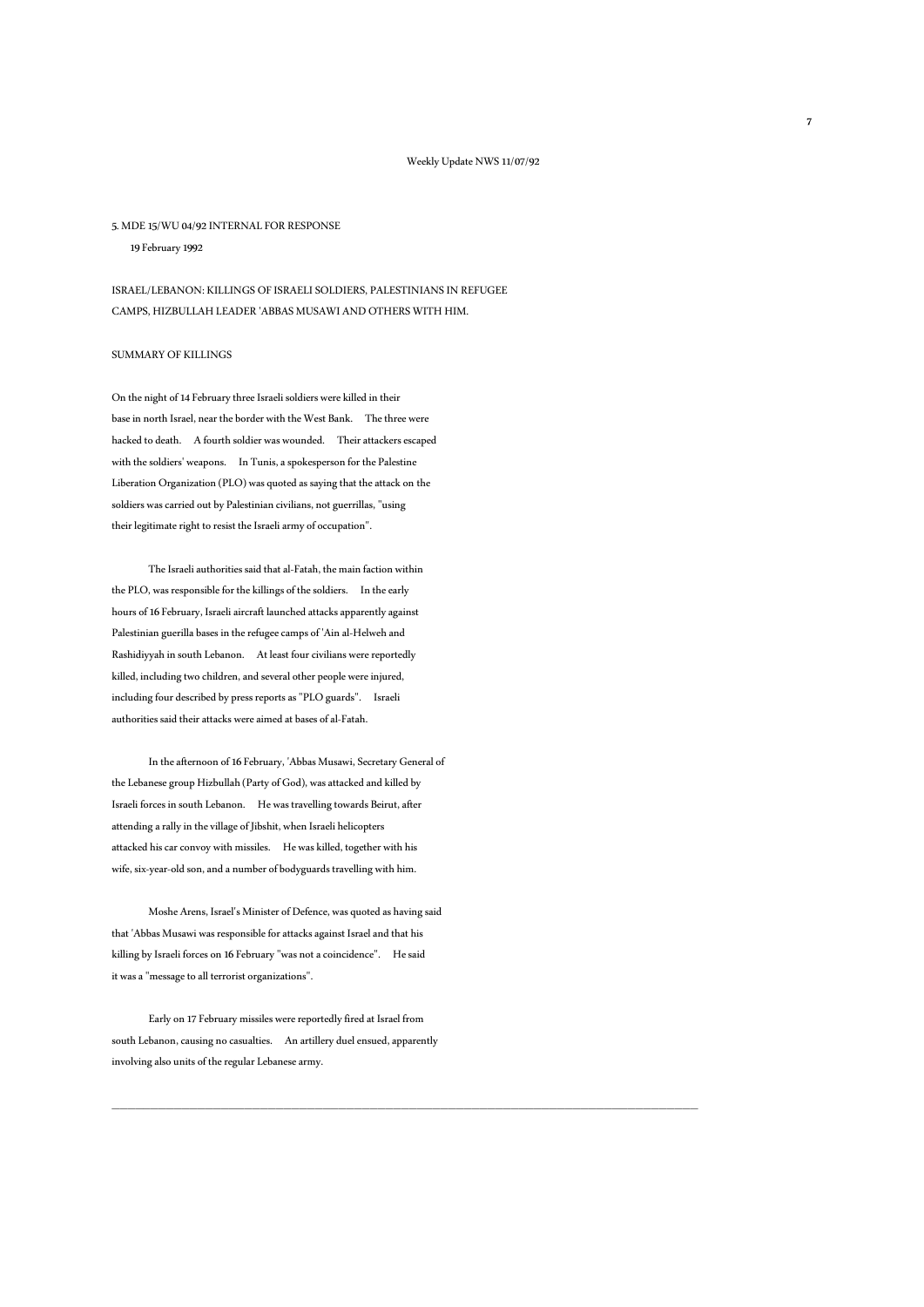## AI'S POSITION ON THE KILLINGS

You may be approached by the media or others for a comment -- our response is that AI takes no position on these killings. You may add that Amnesty International opposes the death penalty and extrajudicial executions by governments, as well as deliberate and arbitrary killings by political opposition groups. It's worth stressing that international humanitarian law prohibits all deliberate attacks against civilians not taking part in hostilities. However, it does not prohibit attacks on soldiers and leaders of organizations involved in an armed conflict, as long as they have not laid down their arms or are not placed "hors de combat" by sickness, wounds, detention, or any other cause.

If you need to elaborate further, please contact the IS.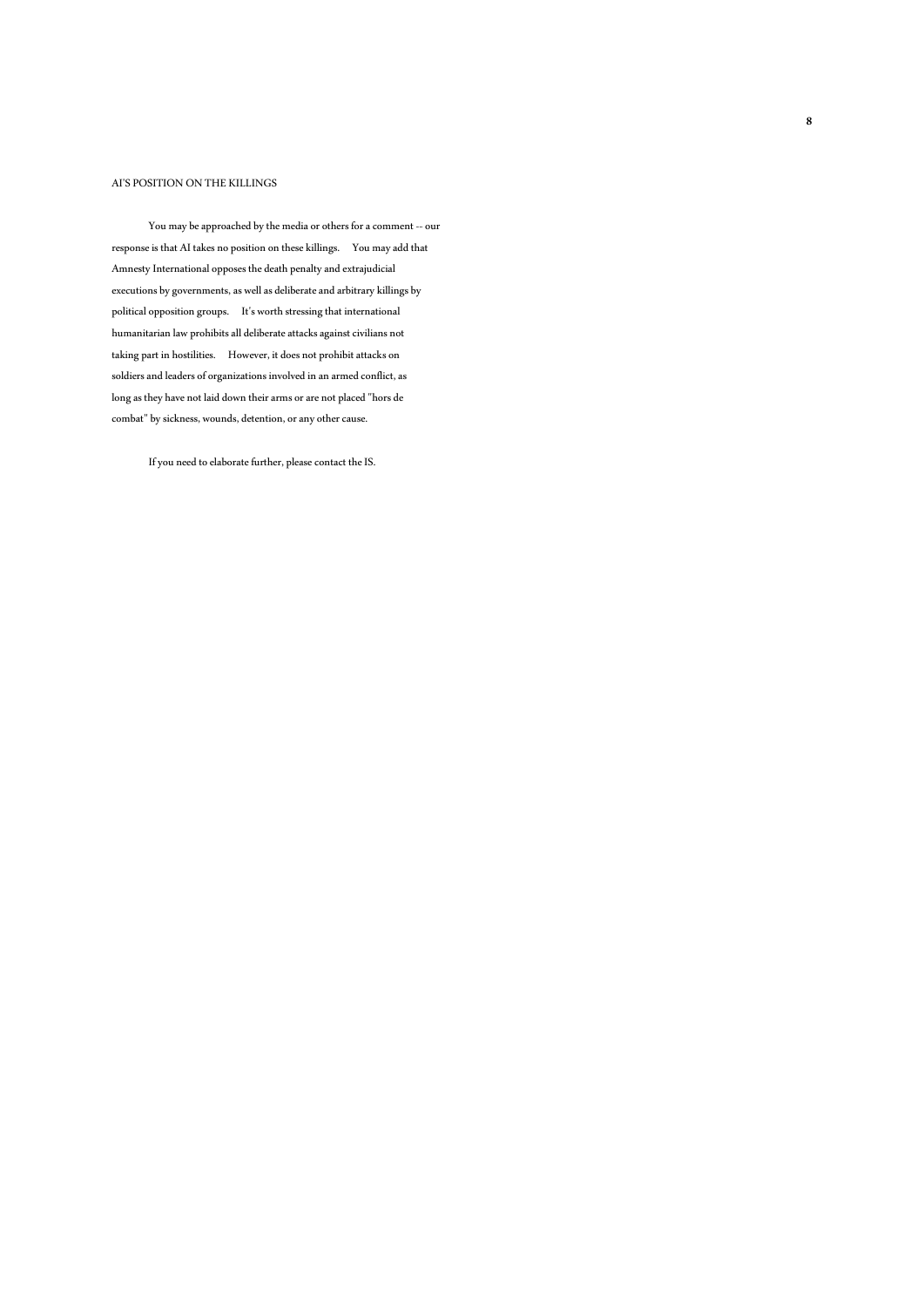### 6. MDE 23/WU 01/92 INTERNAL FOR RESPONSE

19 February 1992

## SAUDI ARABIA: MUHAMMAD AL-FASI

In November 1991, advertisements appeared in national newspapers in France, the UK and the USA raising the case of Muhammad al-Fasi and demanding his release. The advertisements were accompanied by a list of signatories, among them prominent writers, artists and academics in support of al-Fasi. The advertisements had been placed by the "International Committee for the Defense of Muhammad al-Fasi".

 In January 1992, advertisements again appeared in the International Herald Tribune and other newspapers in the name of the "Former International Committee for the Defense of Muhammad al-Fasi". They stated that the signatories from the November advertisements had claimed that their support to al-Fasi had been falsely attributed.

 Amnesty International is unable to comment on either of these advertisements. Work on the case continues.

 Muhammed al-Fasi, a Saudi Arabian businessman, was arrested during a visit to Jordan on 2 October 1991 and subsequently extradited to Saudi Arabia. He is said to have been detained because of his public criticism of the Saudi Arabian government during the Gulf War. Currently held in a secret location in Riyadh, there are reports that he has been subjected to torture and ill-treatment. Amnesty International has made appeals on behalf to the Jordanian and Saudi Arabian authorities.

 Further information and concerns about Muhammad al-Fasi are outlined in the Urgent Actions MDE 23/03/91, MDE-4 23/04/91 and Medical Action MDE 23/05/91.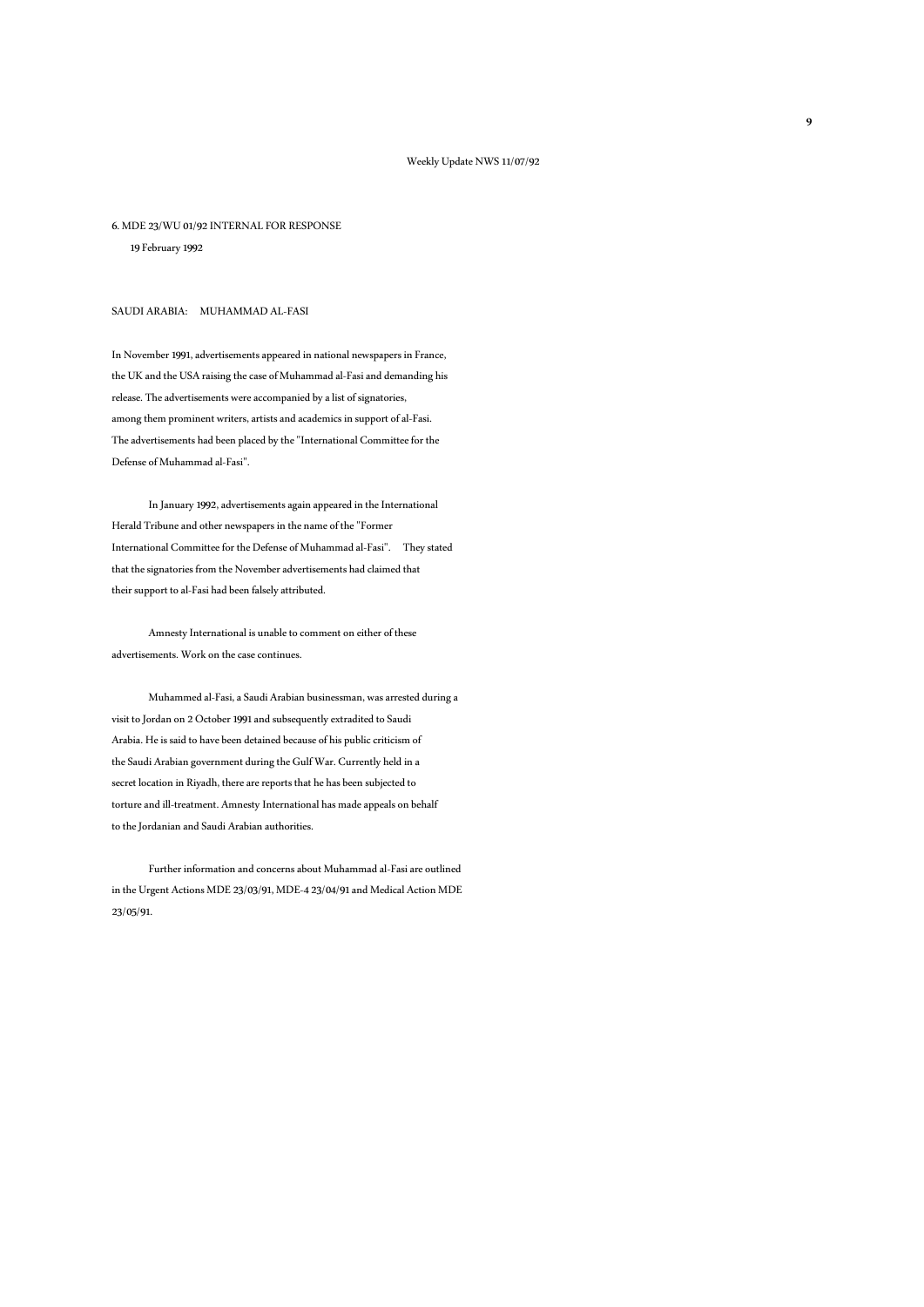AI Index: NWS 11/07/92 add Distr: SC/PO No.of words: 1900 --------------------------- Amnesty International International Secretariat 1 Easton Street London WC1X 8DJ United Kingdom

## TO: PRESS OFFICERS

FROM: PRESS AND PUBLICATIONS

DATE: 21 February 1992

## ADDITION TO WEEKLY UPDATE SERVICE 07/92

## Contained in this addition to the weekly update are external items

1.NEWS INITIATIVES - UPDATE

### India -25 March 1992

As well as the news release and document, the IS press office will be sending out the text of the Focus article on India, due to appear in April's International Newsletter, to most media contacts. Obviously, you may decide to do the same -but unfortunately the printed version will not be sent out to you until the week beginning 9 March 1992 which may be too late. However, many of you will already have received the text of the article - if you need it and don't have it, please contact the IS press office and we will send it out as soon as possible.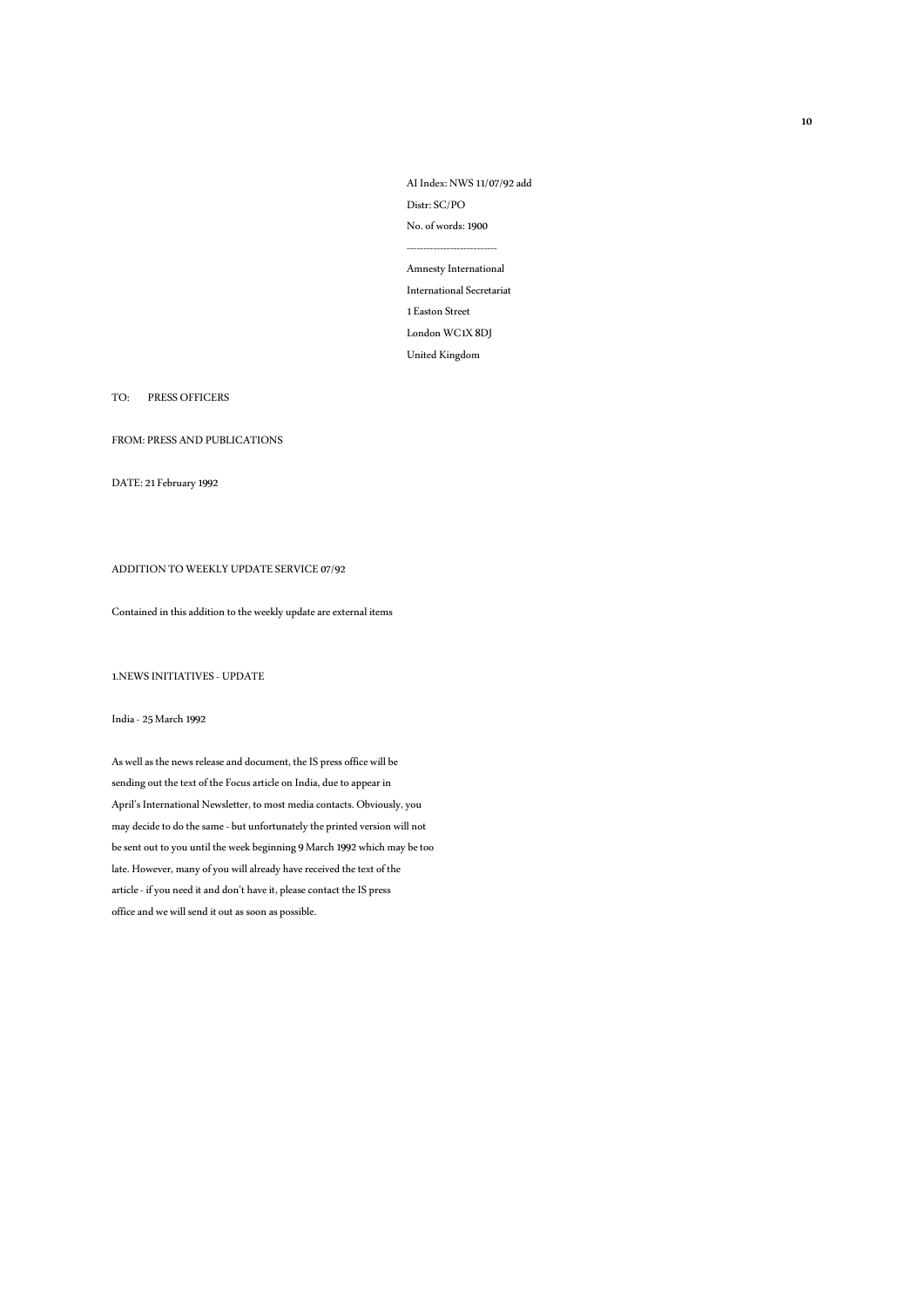### Weekly Update NWS 11/07/92 add

#### 2. AFR 36/WU 01/92 EXTERNAL

21 February 1992

## INTERNAL

Please note that this weekly update item is embargoed for 0001 hrs gmt Friday 6 March 1992. It is being sent out to a small number of selected African and specialist media by the IS press office.

The item accompanies a document Malawi: Prison conditions, cruel punishment and detention without trial (AI Index: AFR 36/03/91) which has been sent out to all sections this week.

EXTERNAL

### EMBARGOED FOR 0001 HRS GMT FRIDAY 6 MARCH 1992

### MALAWI: BRUTAL PUNISHMENTS AND UNEXPLAINED DEATHS IN PRISONS

Prisoners in Malawi are severely beaten, chained naked and denied food as part of a special punishment program. In a new report released today, Amnesty International says that many prisoners are believed to have died from being ill-treated or denied medical care. Not only is torture and ill-treatment routine, but by failing to investigate abuses or bring those responsible to justice, the government is allowing prison authorities to act with impunity.

 Persistent criminal offenders are subjected to the "hard-core program" introduced in 1983. Towards the end of their sentences they are transferred to Dzeleka or Nsanje Prison, where they are forced to run the gauntlet of warders who beat them with clubs, whips and iron bars when they arrive. Those who survive are chained naked to the floors of their cells and fed one-quarter rations of food.

 "The problem is so serious that we are urging the government immediately to close down the "hard-core" punishment centres and mount a full investigation," said the human rights organization.

 Although Malawian law requires that inquests are held whenever a prisoner dies, in practice this rarely happens. The law obliges the prison authorities to return the bodies of dead prisoners to their families, but this does not happen either. Families of probable "hard-core" victims report having the prisoner's clothes returned to them without explanation.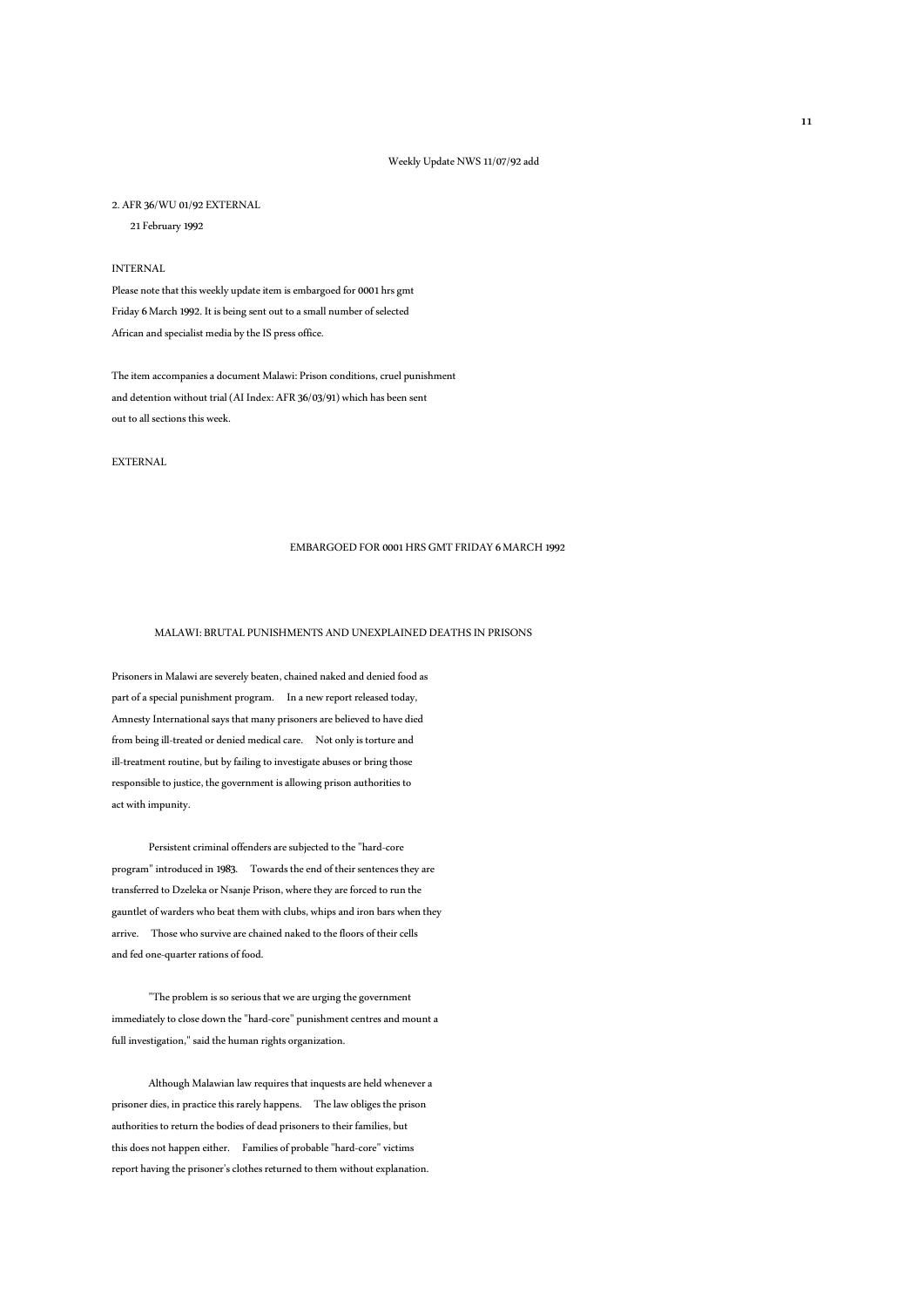Political detainees have also died from being ill-treated or denied medical care. Sylvester Phiri, an untried political detainee, died in Mikuyu Prison in November 1991, apparently from tuberculosis. He had not received any medical treatment. In July 1991, another untried political detainee in the same prison, Alec Kadango, died of malaria without receiving medical care. In 1990 a detainee died of a night-time asthma attack. For "security reasons" he had not been allowed to keep his inhaler in his cell.

 In January 1992 Mary Sikwese was released from three years' detention without trial. She had been arrested for accusing the police of responsibility for the unexplained death in custody of her brother Fred Sikwese, a senior civil servant. There was no inquest after he died in March 1989 and his body was buried in the precincts of Maula Prison, Lilongwe.

 Political detainees, like criminal prisoners, are subjected to various cruel punishments. They are kept in leg-irons and handcuffs in darkened cells for minor infringements of prison regulations. Often they are denied food and have cold water thrown over them. Prisoner of conscience Orton Chirwa, who was aged 72 at the time, was subjected to "cell punishment" in May 1991. He was put in leg-irons and handcuffs and made to squat with an iron bar behind his knees. The leg-irons and handcuffs were attached to the bar. He was kept in this position for two days and denied toilet facilities.

 In a speech to the diplomatic corps in Lilongwe in January 1992, Life-President Dr Hastings Kamuzu Banda denied Amnesty International's reports of the use of leg-irons in Malawian prisons, which he described as "quite disgusting". However, evidence gathered by Amnesty International indicates that not only are leg-irons widely used - in breach of the United Nations Standard Minimum Rules for the Treatment of Prisoners - they are also systematically employed as a form of punishment. In another case documented by Amnesty International, a prisoner of conscience suffering from schizophrenia was kept continuously in leg irons for two months.

 Amnesty International is calling on Life-President Banda to allow regular, independent access to Malawian prisons to ensure that punishment regimes and conditions of imprisonment conform to international standards.

EMBARGOED FOR 0001 HRS GMT FRIDAY 6 MARCH 1992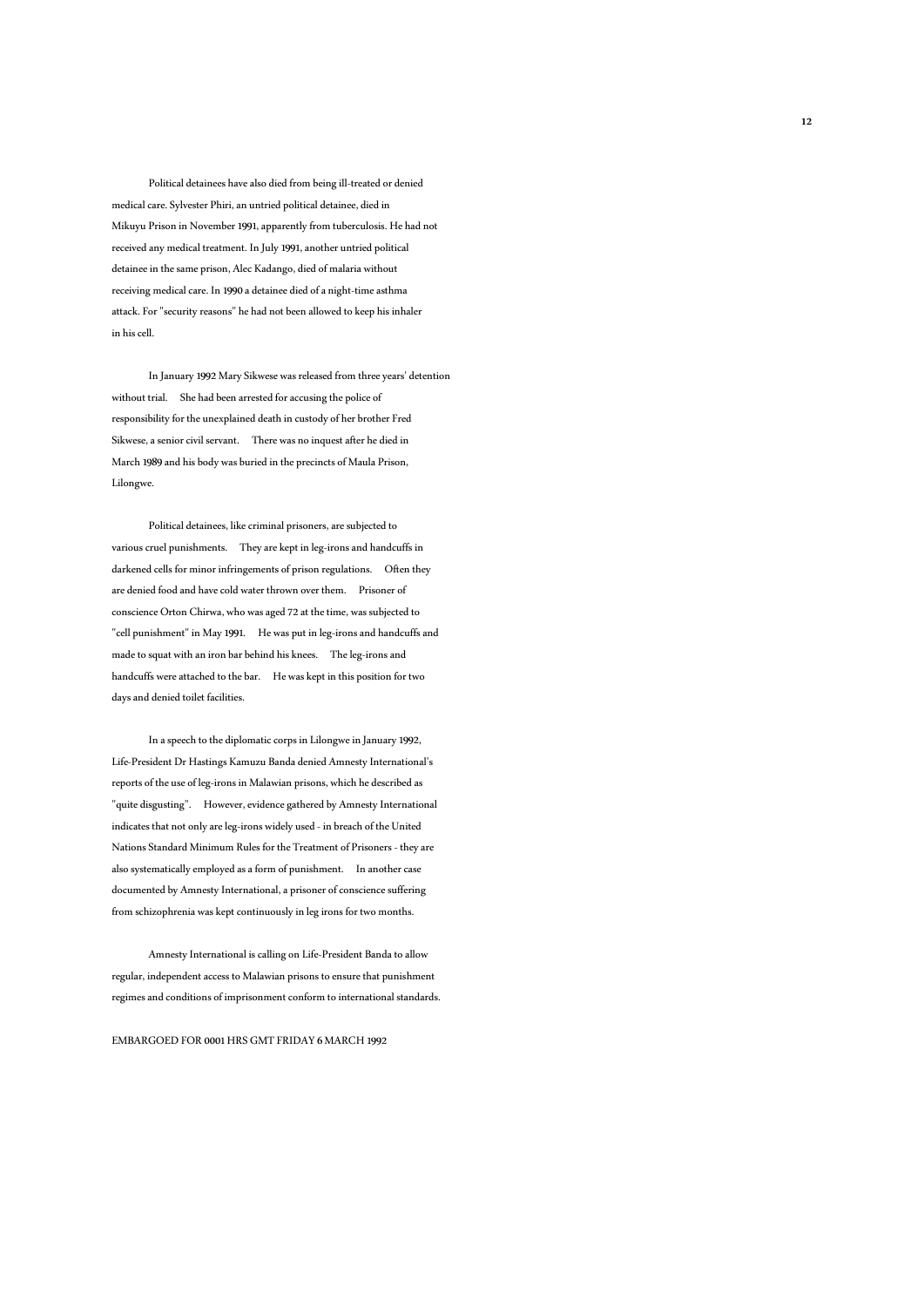#### 3. EUR 45/WU 01/92 EXTERNAL

21 February 1992

### INTERNAL

The delegation have taken this weekly update item with them to the Isle of Man and if necessary will hand it out to press. We are however trying to minimize press coverage as we do not wish to publicize the issues at this stage.

## EXTERNAL

# UNITED KINGDOM: AI SENDS DELEGATES TO ISLE OF MAN TO INVESTIGATE LEGAL SITUATION OF HOMOSEXUALS

 Amnesty International is sending two delegates, a Belgian lawyer and researcher in international law and a member of staff of the International Secretariat, to visit the Isle of Man to investigate the legal situation of homosexuals there.

 The Isle of Man and Gibraltar are the only territories in Western Europe where homosexual acts by consenting adults in private remain a criminal offence and the delegates will be gathering information on relevant law and practice. While the British Government in London retains responsibility for matters concerning defence and foreign affairs, the Isle of Man has considerable autonomy over its internal affairs - with the island's own parliament responsible for legislation on domestic matters. The government of the United Kingdom has pressed for the Isle of Man parliament to bring its legislation into accordance with the European Convention on Human Rights. A legislative debate on the decriminalization of homosexuality, expected to begin shortly, has become the subject of renewed public attention in the wake of a series of recent arrests and charges for alleged homosexual acts in a public place.

 At its International Council Meeting in Yokohama in 1991, Amnesty International expanded its mandate to include a call for the release of individuals who have been imprisoned solely because of their homosexuality, including the practice of homosexual acts in private between freely consenting adults. The organization is presently drawing up guidelines for the implementation of this decision. Amnesty International has for many years opposed the violation of the fundamental human rights of homosexuals through its work to stop torture, cruel, inhuman or degrading treatment or punishment, the death penalty and extrajudicial execution, and by calling for the release as prisoners of conscience of people detained because of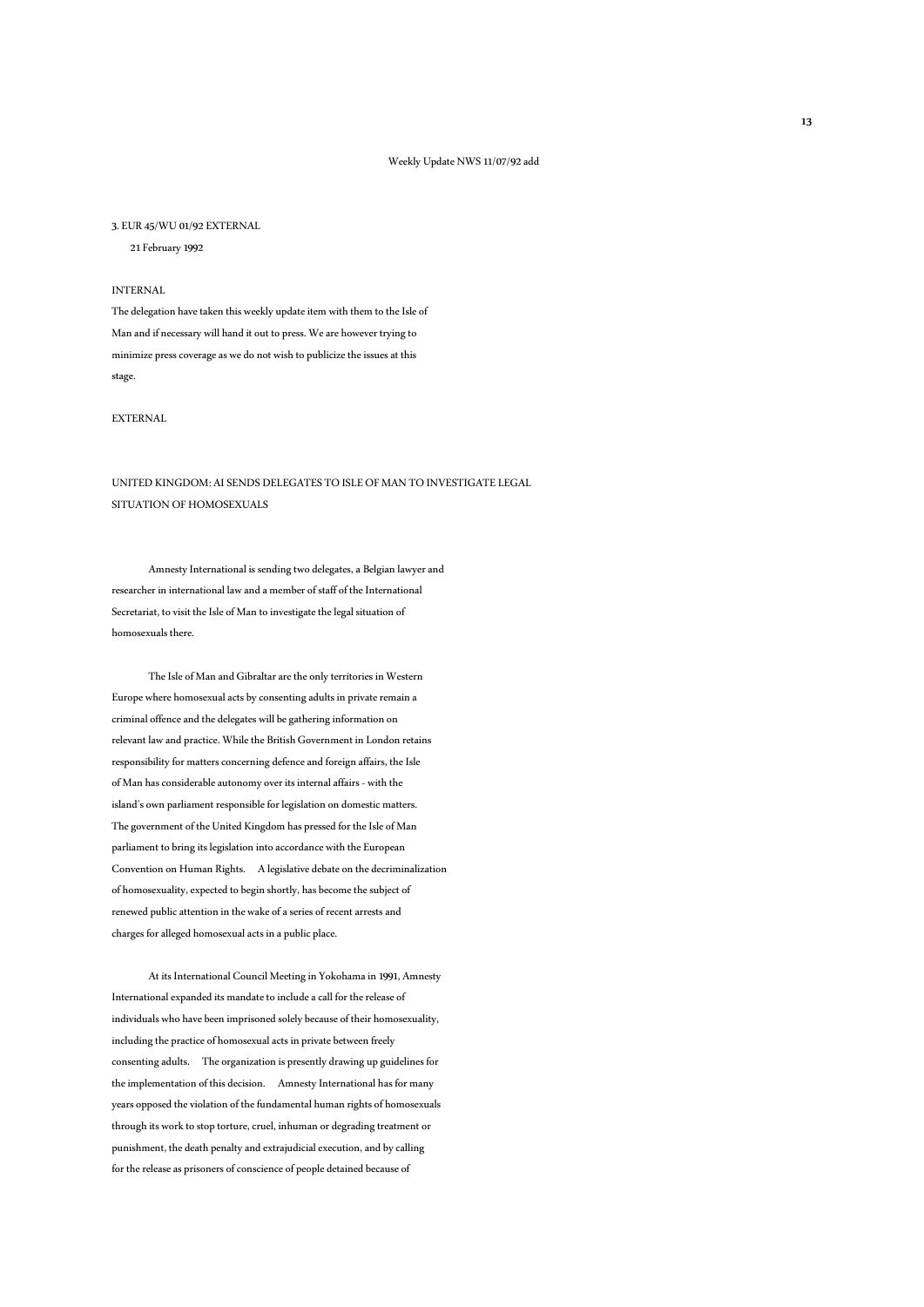their advocacy of homosexual equality.

 In accordance with the normal policy and procedures for such a visit, Amnesty International's delegates are not authorized to make any public statements, and on their return will report to Amnesty International's International Executive Committee.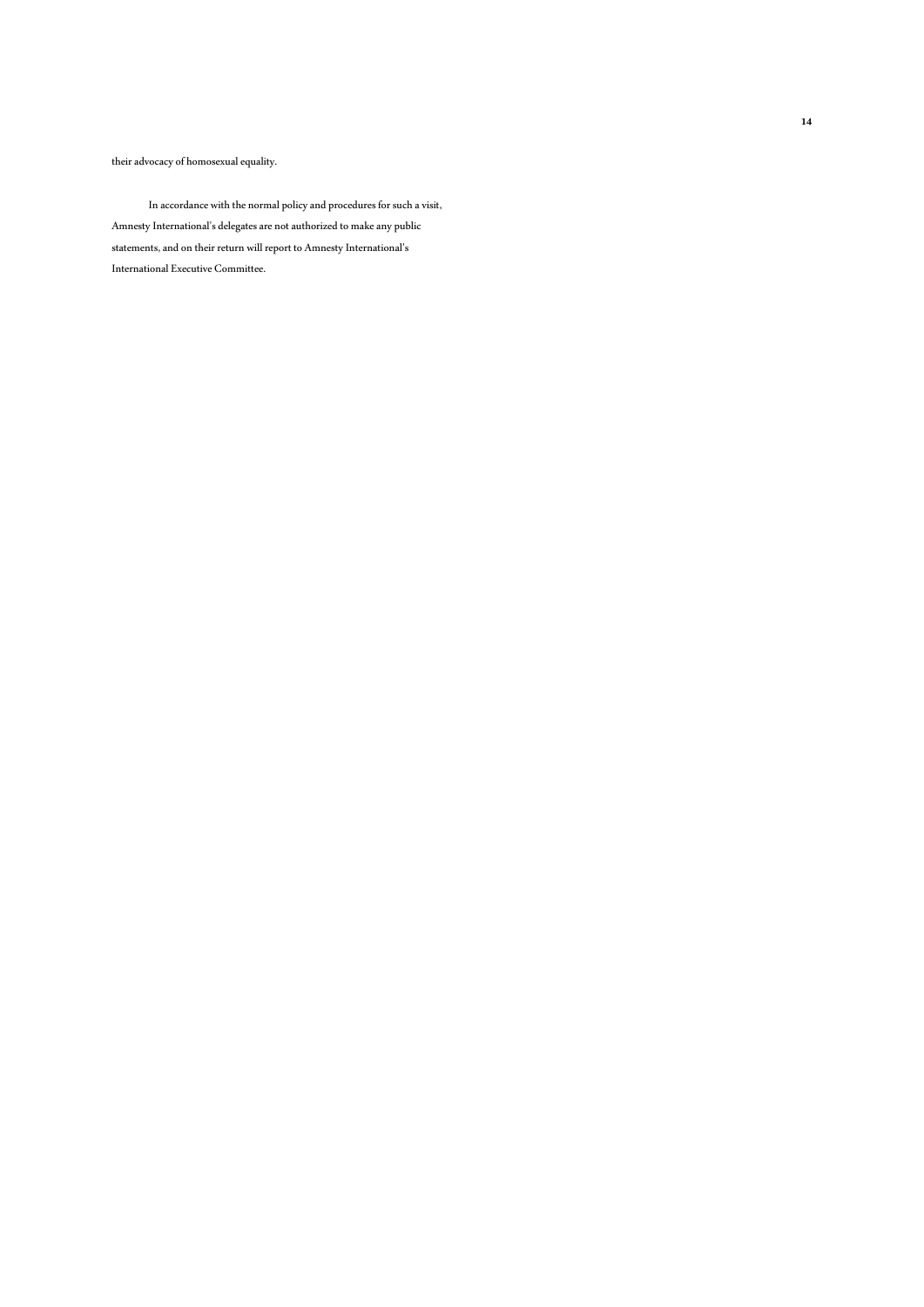4. MDE 30/WU 01/92 EXTERNAL

21 February 1992

TUNISIA: AMNESTY INTERNATIONAL EXPRESSES CONCERN ABOUT POLICE SEIZURE, QUESTIONING OF LOCAL STAFF

Amnesty International has written to the Tunisian Minister of the Interior expressing concern about the police seizure of copies of the organization's annual report from the headquarters of its Tunisian section and the questioning of the section director in police custody.

 The human rights organization has asked the government to clarify the circumstances of both the seizure and questioning.

 The organization asked the government for assurances that today's police actions don't reflect any plans by the Tunisian government to limit the activities of the Tunisian section.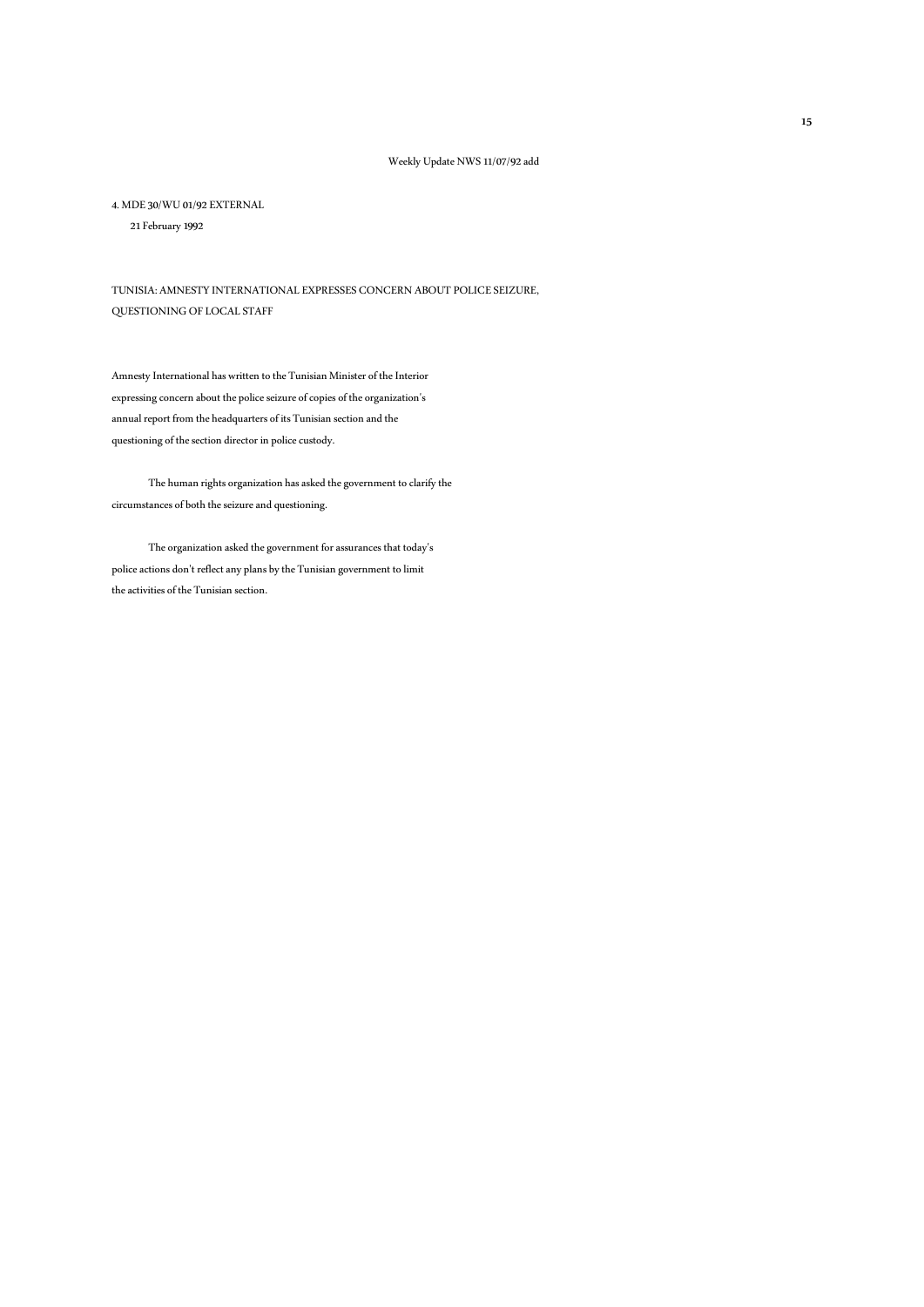#### 5. ASA 33/WU 01/92 EXTERNAL

21 February 1992

## PAKISTAN: AI CONCERNED ABOUT 12 KILLINGS

Amnesty International has received reports that in Pakistan up to 12 people may have been killed when security forces tried to stop a march of members of the Jammu and Kashmir Liberation Front to the cease fire line between India and Pakistan.

 The organization expressed its concern to the Government of Pakistan that excessive force may have been used by the security forces and further, that some of those killed may have been victims of extrajudicial executions. According to reports, at least two of those killed had been shot in the head, suggesting that they may have been specifically targeted by the security forces. Amnesty International is urging the government of Pakistan to initiate a full, independent and impartial inquiry into these killings to establish the circumstances in which they occurred and whether any of them were the result of unlawful or unnecessary use of lethal force by the security forces. The organization called on the government to make the terms of reference and findings of such an inquiry public at the earliest opportunity and to bring to justice any members of the security forces found to have committed human rights violations.

 It further called on the government to ensure that all law enforcement officials are clearly instructed that in accordance with relevant international standards, lethal force may not be used except in genuine life-threatening circumstances.